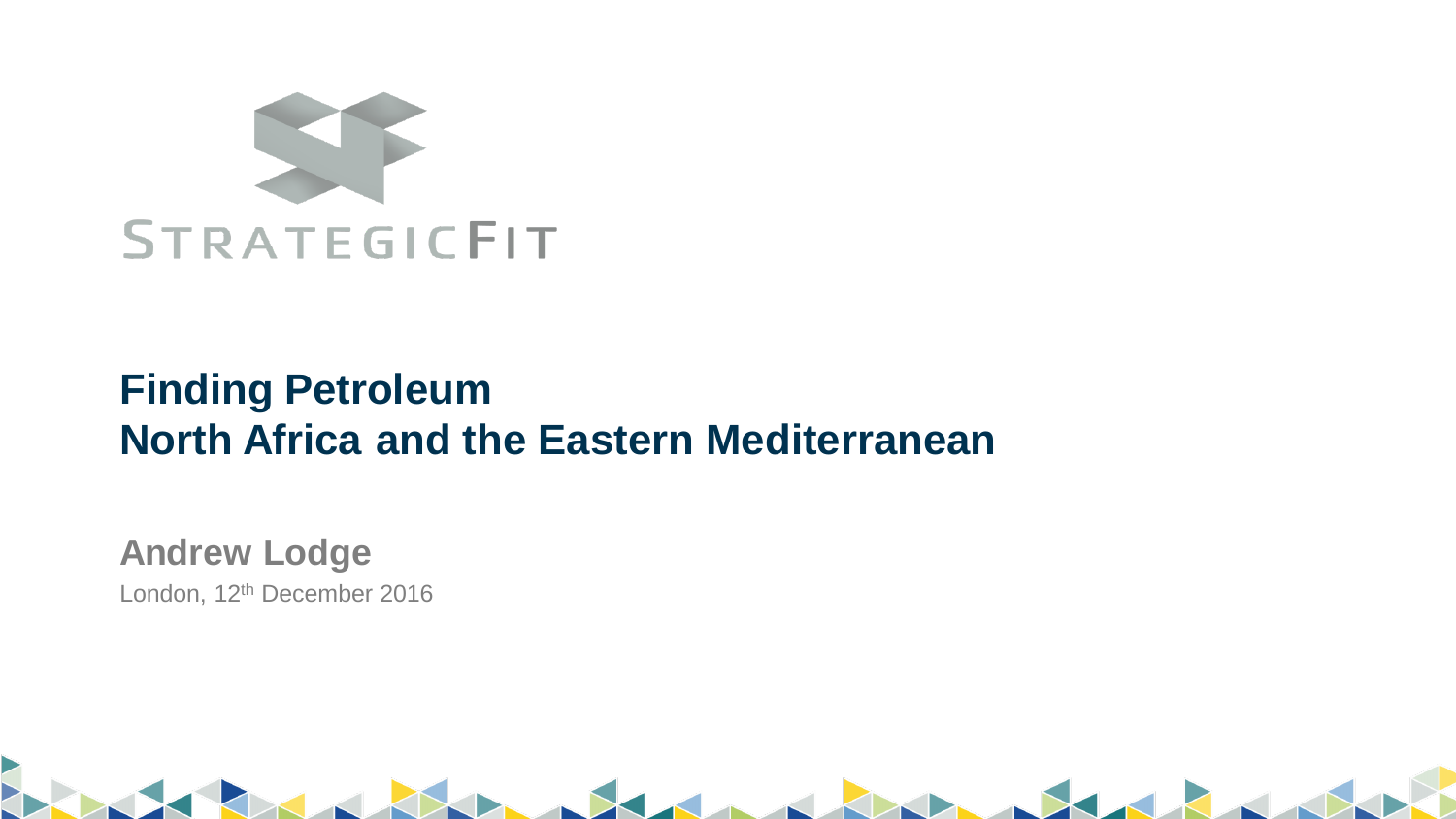### Setting the scene- key developments & highlights- Major gas discoveries and Libya's revival?





Copyright © 2015 by StrategicFit. All rights reserved. 2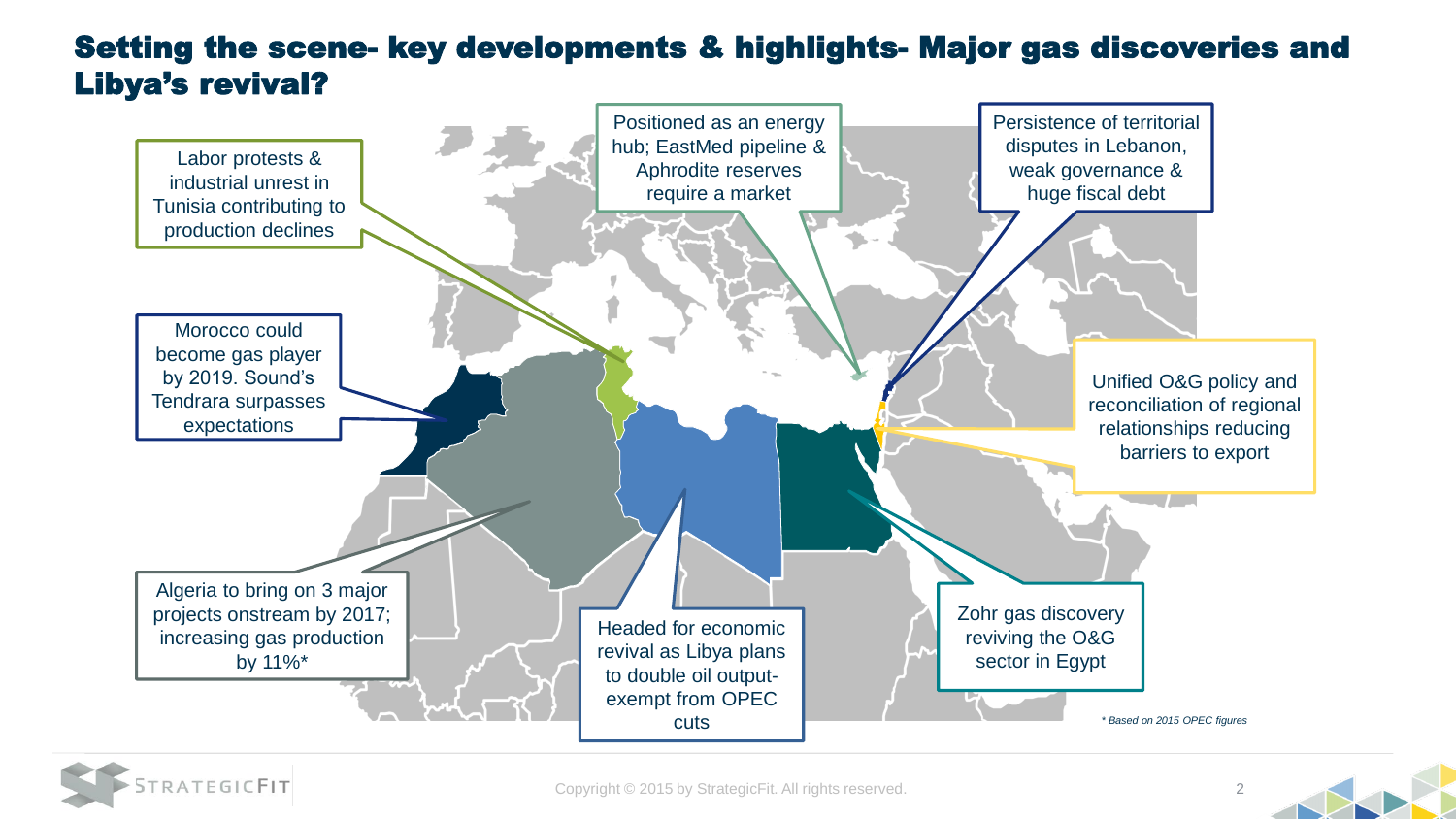### The Eastern Med has significant exploration and export potential



#### **Area highlights**

- Zohr has opened up the Lower & Mid Miocene carbonate play- BP, Dana, SDX, ENI and others actively exploring in Egypt
- Israeli government announces 28 blocks in upcoming licensing round & commitment to fast-track development of Leviathan
- Additional resource potential in Cyprus on back Zohr discovery?

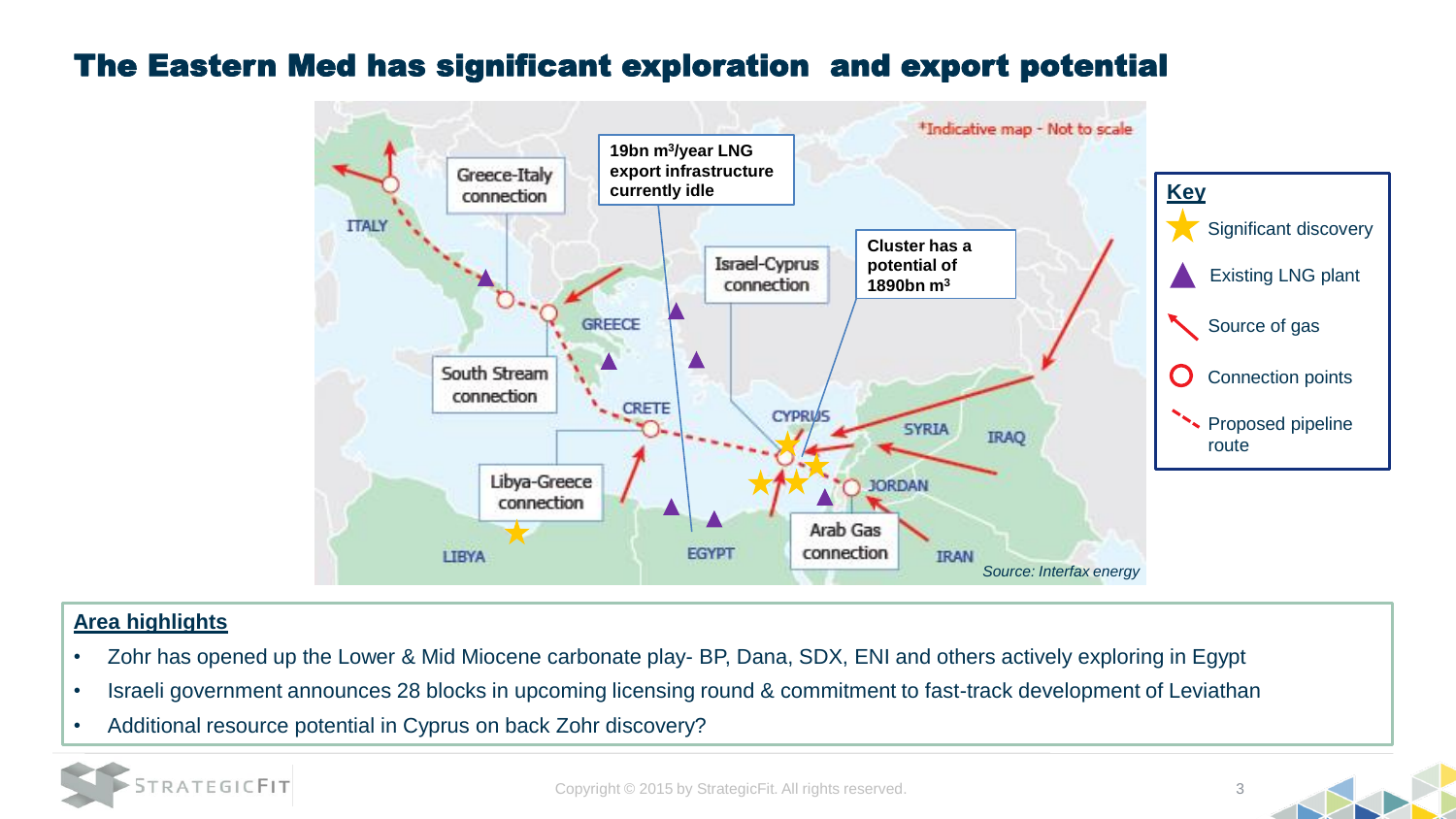### The Eastern Med to become a gas hub through different routes



#### **Key hurdles limiting success**

- Political instability in the area has deterred large investment- economic interests provide a catalyst for development
- Are existing resources sufficient to support pipeline export to Europe?: Cyprus & Israel *may* become net exporters ~2025
- High cost projects (pipeline \$5.7bn) & low oil price. Funding likely to come from Europe to provide energy security



Copyright © 2015 by StrategicFit. All rights reserved.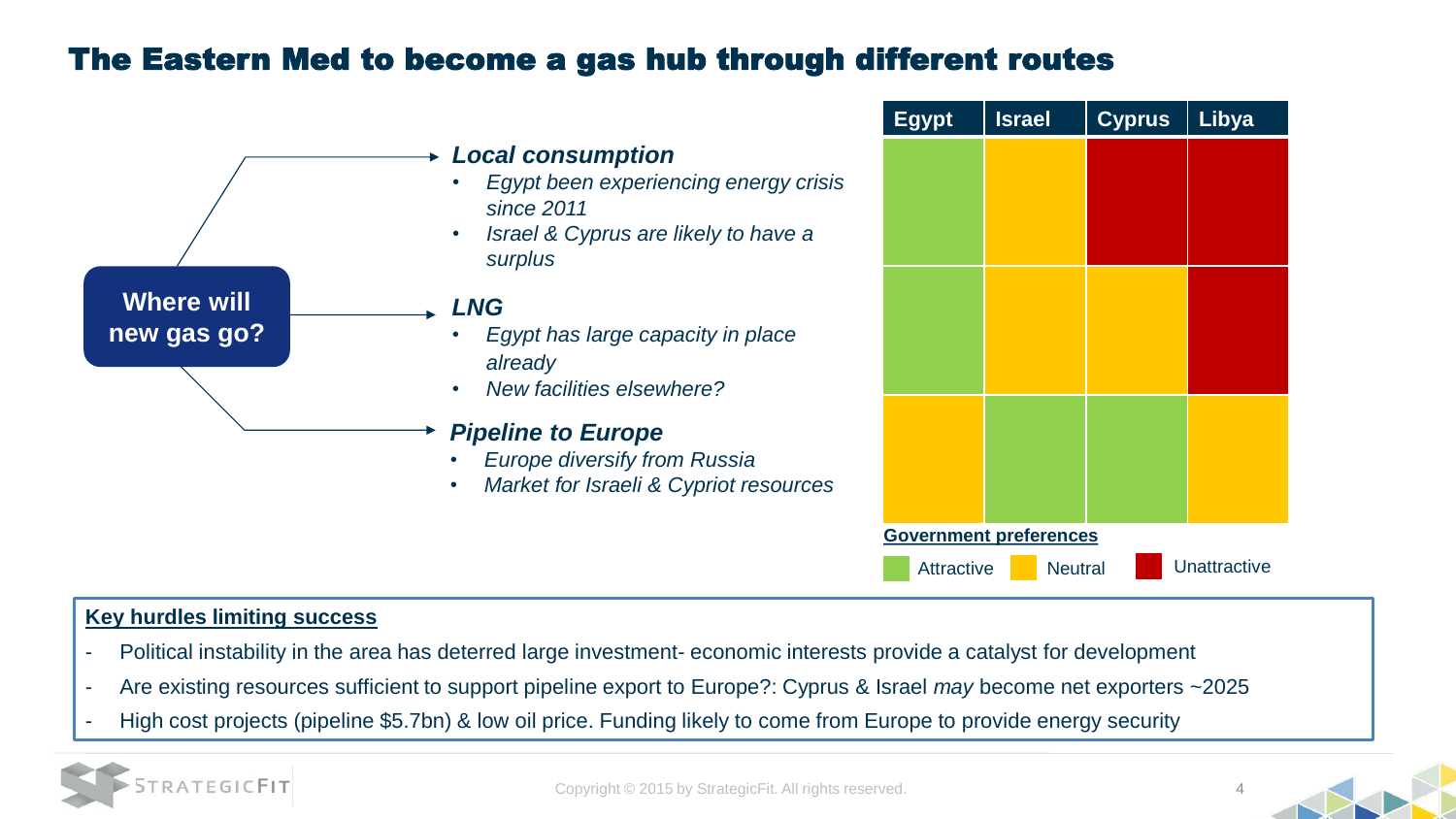# Libya set to re-export oil and Morocco could become a gas exporter to Europe



*Is Morocco the next export hub?*  More stable political environment & success of Tendrara offers attractive diversification EU gas sources

*How much will economic protests impact O&G?* ENI continue exploring onshore. Petrofac forced to pause operations

#### *Is increased production good news?*

0.6m bpd Q4 '16  $\rightarrow$  1.1m bpd Q4 '17. Ports are set to reopen, but more barrels places pressure on recent OPEC induced rise



Copyright © 2015 by StrategicFit. All rights reserved. 5